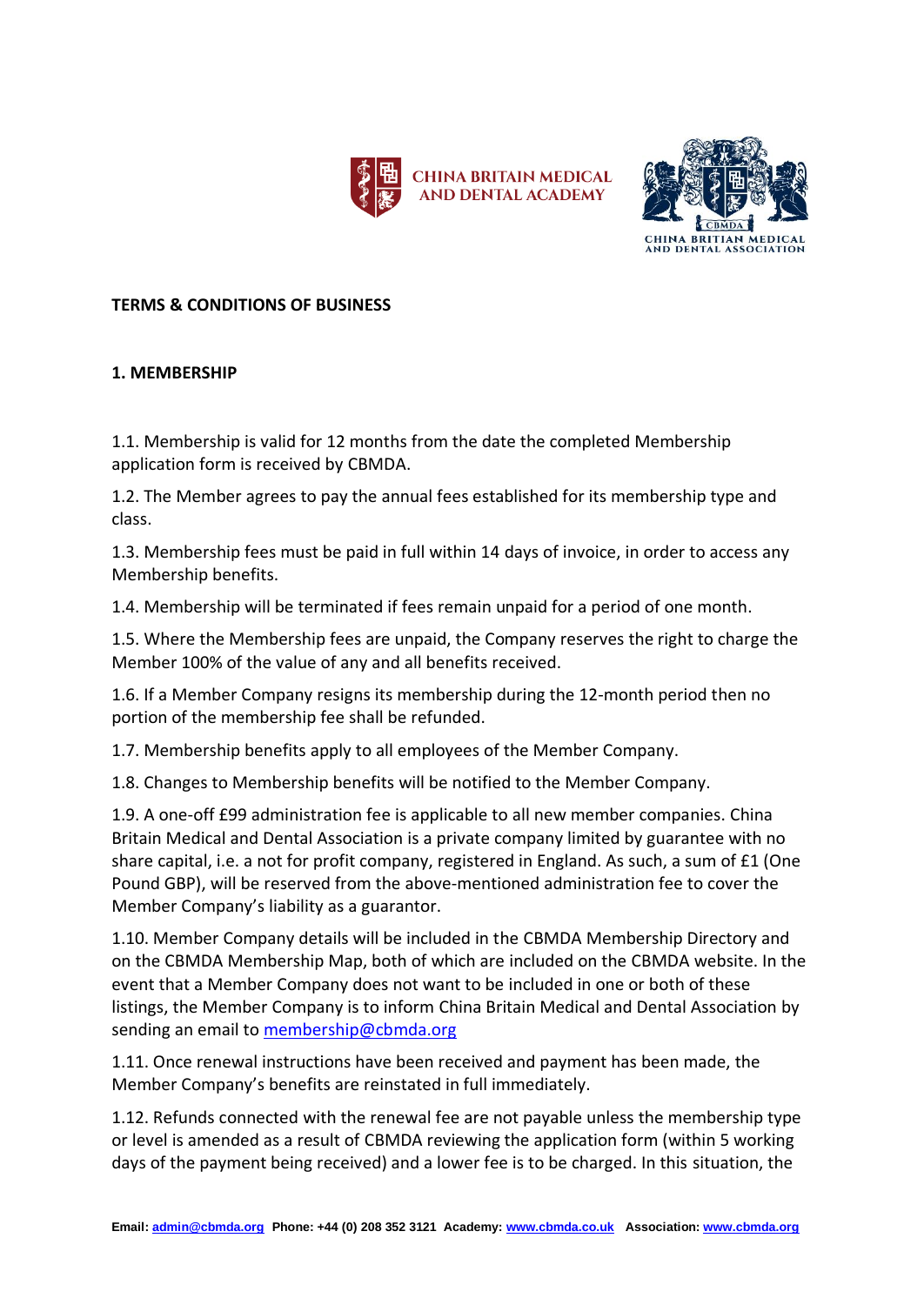appropriate refund will be confirmed by our Membership team within 5 working days and a refund will be made. In the event of CBMDA entering administration, membership fees shall not be refunded.

1.13. Members attending CBMDA events will be subject to additional terms and conditions.

## **2. EVENTS**

2.1. **Registration**: Priority is given to CBMDA members but registration is otherwise accepted on a first-come-first-served basis. A waiting list will be maintained if the capacity of the event is exceeded. CBMDA reserves the right to decline registration/s at its discretion. 2.2. **Fees & Payment**: Registration fees are to be received by CBMDA prior to the event. All our prices are subject to VAT at the prevailing UK rate. CBMDA accepts payment by credit card, BACS or cheque. Delegates are responsible for booking and paying for their own accommodation. Accommodation is not included in any of our prices. There may, however, be discounted rates available at selected hotels and these will be advised on the relevant event page.

2.3. **Concessions**: Concessions are available to CBMDA Member Companies, in accordance with the Membership Benefits Matrix available here. If you are unsure as to whether your company is a member of CBMDA, please contact us on +44 (0) 208 352 3121 or email [membership@cbmda.org](mailto:membership@cbmda.org)

2.4. **Non-Member Companies:** Attendance at CBMDA events by non-member companies is restricted to a maximum of 3 per year and is entirely at the discretion of CBMDA.

2.5. **Amendments to event programmes**: We reserve the right to make amendments to our programmes, panels or speakers.

2.6. **Cancellation by CBMDA**: We reserve the right to cancel a training course, workshop, conference, networking or any other event for any reason prior to the event date. We will inform you about the cancellation as soon as possible and refund any fees that have been paid. CBMDA will not be liable for reimbursement of any other costs relating to attendance at the event.

2.7. In the event of CBMDA entering administration, no refund of registration fees will be made.

2.8. **Delegate cancellation, substitution and non-attendance**: Please refer to the relevant event registration page on our website for details.

2.9. **Major Events:** Specific Terms and Conditions related to our major events will be detailed on the relevant event website.

## **3. GENERAL**

3.1. **General Data Protection Regulation (GDPR)**: Personal data collected will be used by CBMDA for the purpose of delegate and course administration and may also be disclosed to partners for co-hosted jointly run events and third parties offering partnering services for CBMDA events. The information may also be used by CBMDA for marketing purposes and you could be contacted by letter, telephone or e-mail with details of future events and courses organised or promoted by CBMDA which may be of interest. You have the option to